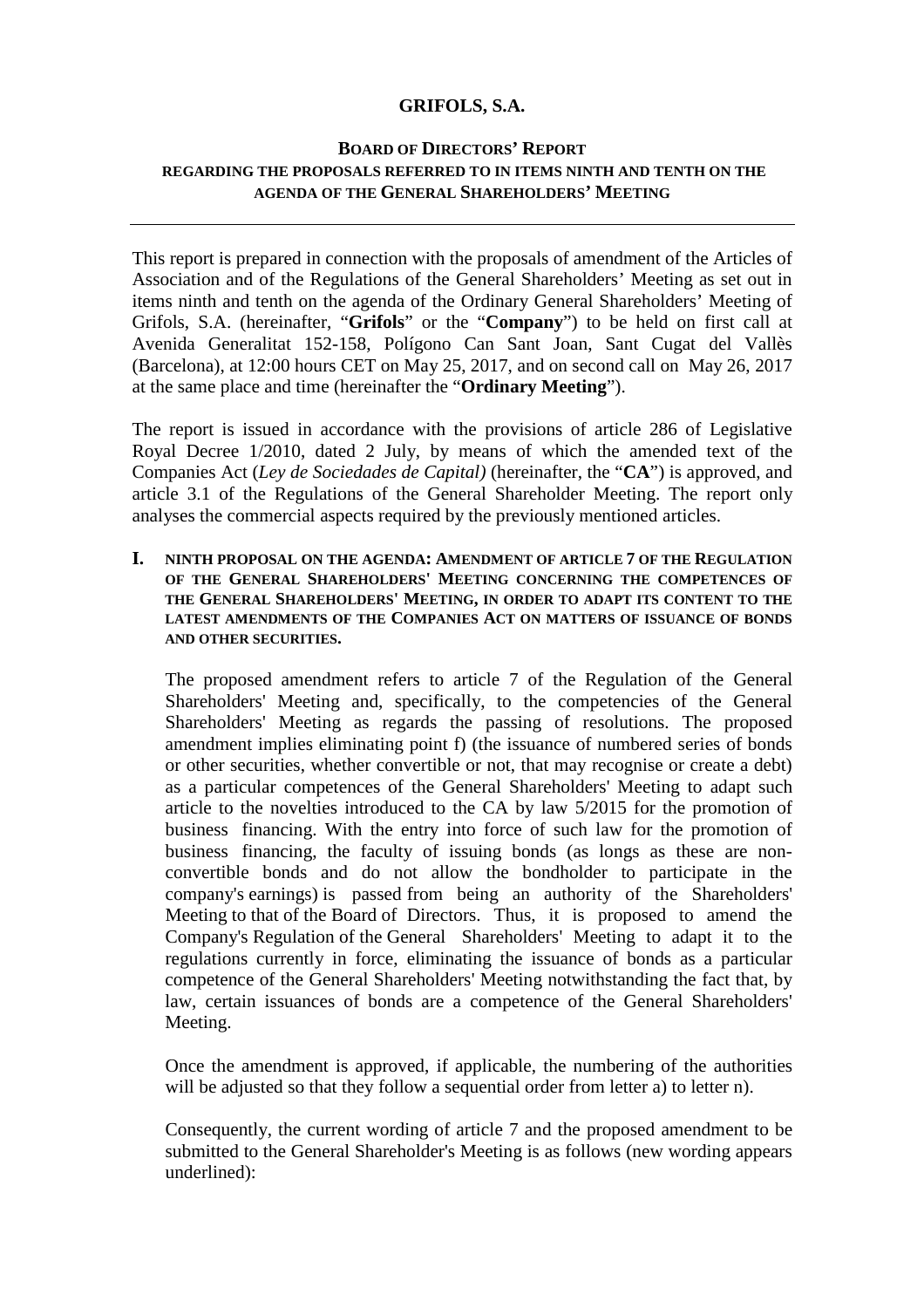#### **Wording of the Regulation of the General Shareholders' Meeting in force**

### **Article 7. Competence of the General Meeting**

- **1.** The General Shareholders' Meeting, duly called and summoned, shall decide on all matters relating to its competence, in accordance with the Law and the Articles of Association.
- **2.** In particular, the General Shareholders' Meeting shall be in charge of passing the following resolutions:
	- (a) the approval, as the case may be, of the corporate management and of the annual accounts and the allocation of the results;
	- (b) the appointment and dismissal of the members of the Board of Directors:
	- (c) the appointment and removal, in accordance with the legal requirements, of the Auditors;
	- (d) the amendment of the Articles of Association;
	- (e) the increase and reduction of the share capital, with suppression, if applicable, of the preferential subscription right; the delegation to the Board of Directors, within the terms foreseen by law, of the authority to set the date or dates for the execution of the agreed capital increase; the authorisation to the Board of Directors to increase the capital pursuant to the provisions contained in article 297.1.b of the Companies Act (*Ley de Sociedades de Capital*);
	- (f) the issuance of numbered series of bonds or other securities, whether convertible or not, that may recognise or create a debt;
	- (g) the transformation, merger, splitoff and dissolution of the Company, as well as those transactions with an effect equal to the liquidation of the Company;

### **Wording of the proposed amendment**

#### **Article 7. Competence of the General Meeting**

- **1.** The General Shareholders' Meeting, duly called and summoned, shall decide<br>on all matters relating to its matters relating to its competence, in accordance with the Law and the Articles of Association.
- **2.** In particular, the General Shareholders' Meeting shall be in charge of passing the following resolutions:
	- (a) the approval, as the case may be, of the corporate management and of the annual accounts and the allocation of the results;
	- (b) the appointment and dismissal of the members of the Board of Directors:
	- (c) the appointment and removal, in accordance with the legal requirements, of the Auditors;
	- (d) the amendment of the Articles of Association;
	- (e) the increase and reduction of the share capital, with suppression, if applicable, of the preferential subscription right; the delegation to the Board of Directors, within the terms foreseen by law, of the authority to set the date or dates for the execution of the agreed capital increase; the authorisation to the Board of Directors to increase the capital pursuant to the provisions contained in article 297.1.b of the Companies Act (*Ley de Sociedades de Capital*);
	- (f) the issuance of numbered series of bonds or other securities, whether convertible or not, that may recognise or create a debt;
	- (g) the transformation, merger, splitoff and dissolution of the Company, as well as those transactions with an effect equal to the liquidation of the Company;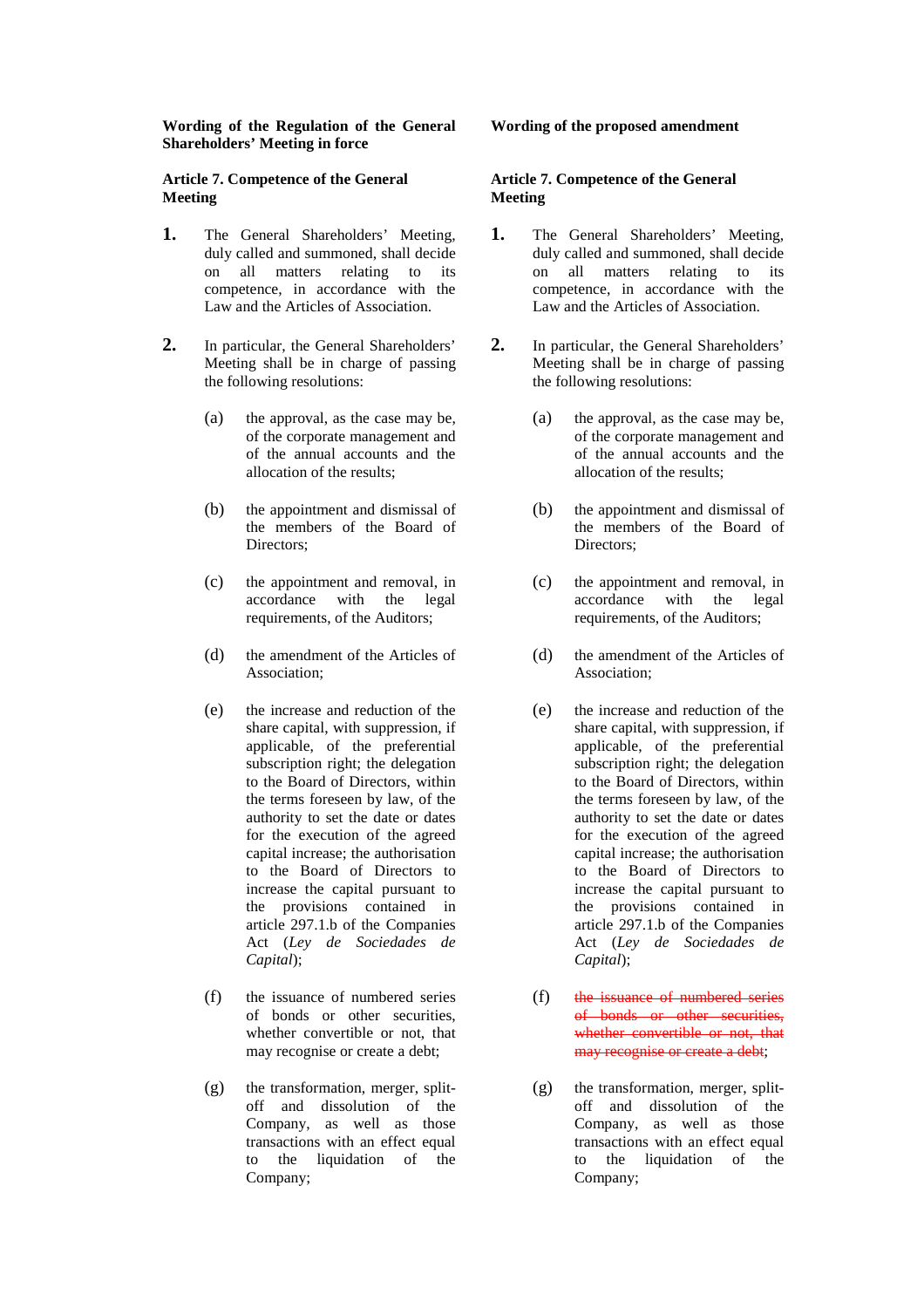- (h) the establishment, pursuant to any legal requirements, of the remuneration policy of the Board of Directors, which shall be adjusted, where applicable, to the laid down statutory remuneration system, and the application, as the case may be, of board members and company officers payment systems, through the distribution of shares, of option rights over the shares, or of incentives related to the value of the Company shares;
- (i) the authorisation for the derivative acquisition of own shares;
- (j) the exercise of the Company's action for liability, according to requirements established by Law;
- (k) the approval and amendment of the Regulations of the General Shareholders' Meeting;
- (l) the creation of a corporate web page;
- (m) the acquisition, transfer or contribution of essential assets to another company;
- (n) the transfer to controlled entities of essential activities developed until that point by the Company, although the Company retains full control of said entities; and
- (o) any other matter attributed to it by law of by the Articles of Association.
- (h) the establishment, pursuant to any legal requirements, of the remuneration policy of the Board of Directors, which shall be adjusted, where applicable, to the laid down statutory remuneration system, and the application, as the case may be, of board members and company officers payment systems, through the distribution of shares, of option rights over the shares, or of incentives related to the value of the Company shares;
- (i) the authorisation for the derivative acquisition of own shares;
- (j) the exercise of the Company's action for liability, according to requirements established by Law;
- (k) the approval and amendment of the Regulations of the General Shareholders' Meeting;
- (l) the creation of a corporate web page;
- (m) the acquisition, transfer or contribution of essential assets to another company;
- (n) the transfer to controlled entities of essential activities developed until that point by the Company, although the Company retains full control of said entities; and
- (o) any other matter attributed to it by law of by the Articles of Association.

# **II. TENTH PROPOSAL ON THE AGENDA: AMENDMENT OF ARTICLE 24.TER OF THE ARTICLES OF ASSOCIATION CONCERNING THE AUDIT COMMITTEE, IN ORDER TO ADEQUATE ITS CONTENT TO THE LATEST AMENDMENTS OF THE COMPANIES ACT INTRODUCED BY THE AUDIT ACT CURRENTLY IN FORCE.**

Amend article 24.ter of the Articles of Association with respect to the composition and responsibilities of the Audit Committee, in order to adapt it to the novelties introduced in the CA by the Audit Act.

**Article 24.ter.- Audit Committee.- Article 24.ter.- Audit Committee.-**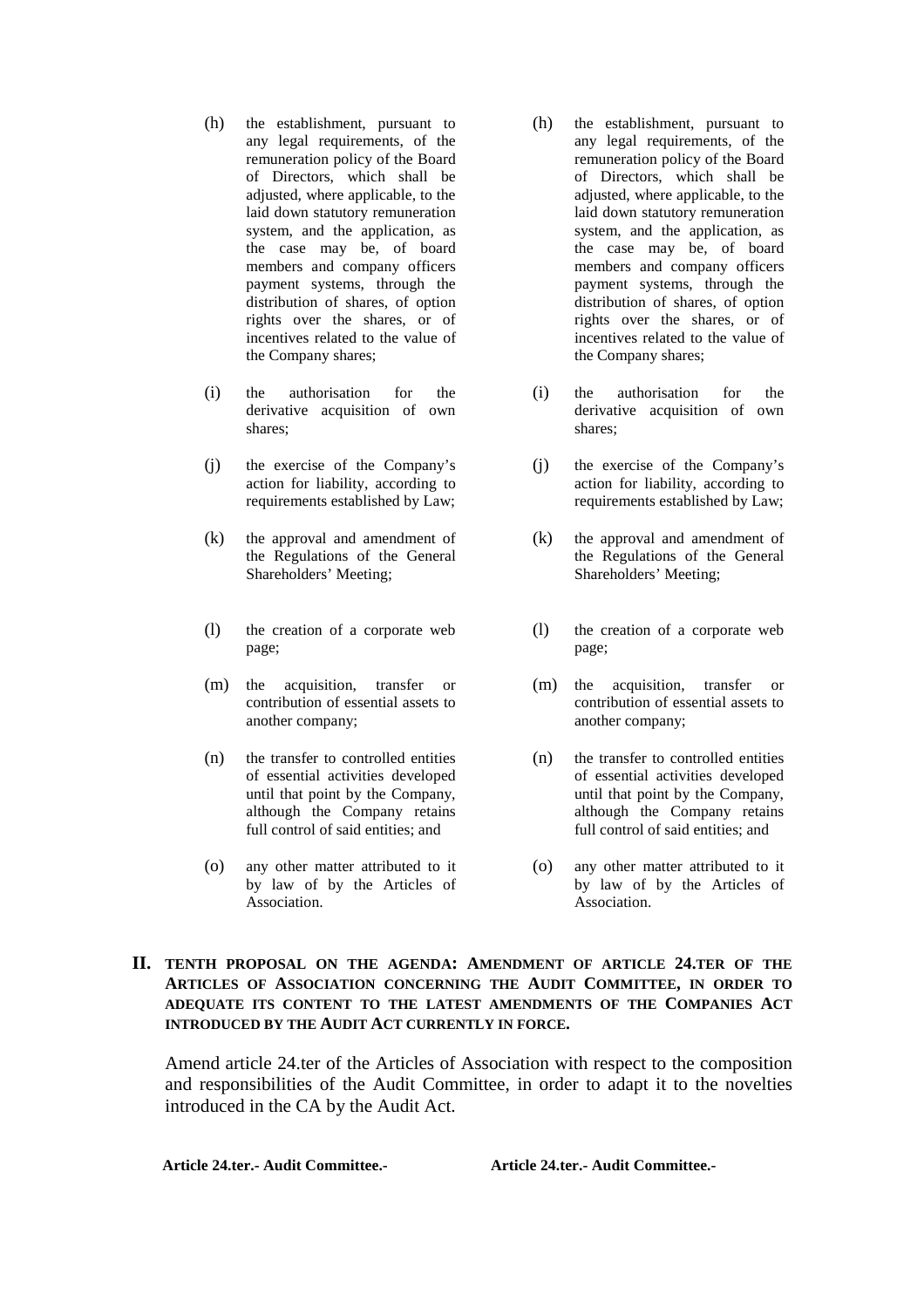- 1. The Audit Committee shall be composed of a minimum of three (3) directors and a maximum of five (5), to be appointed by the Board of Directors taking into account their knowledge, competence and experience in accounting, audit and risk management and Committee duties. The Audit Committee shall be exclusively composed by non-executive directors of which at least two must be independent directors.
- 2. The Chairperson of the Committee, whose position shall be held by an independent director, will be appointed by the Board of Directors. The Chairperson shall be replaced every four (4) years, being eligible for re-election only after one (1) year has elapsed since his dismissal. The Board of Directors will appoint the Secretary of the Audit Committee, who may be (a) one of the members of the Audit Committee (being, in such case, Secretary member of the Audit Committee), (b) any other member of the Board of Directors of the Company who is not a member of the Audit Committee (being, in such case, Secretary non member of the Audit Committee), or (c) the Secretary or a Vice secretary of the Board of Directors of the Company (being, in such case, Secretary non member of the Audit Committee). The Secretary shall record in the minutes the resolutions passed at each Meeting of the Committee and report to the full Board of Directors through its Chairperson. The Audit Committee shall be deemed validly held when it is attended by half plus one of its members, either present or represented by proxy. Resolutions shall be passed by absolute majority of the members of the Board present at the meeting. In the event of a tie, the Chairperson shall have the casting vote.
- 3. Notwithstanding the provisions of the Law, of these Articles of Association or other commitments assigned to it by the Board of Directors, the Audit Committee<br>
shall have the following basic shall have the following basic responsibilities:
	- (a) To inform the General Shareholders' Meeting of any issues raised on matters for which the
- 1. The Audit Committee shall be composed of a minimum of three (3) directors and a maximum of five (5), to be appointed by the Board of Directors taking into account their knowledge, competence and experience in accounting, audit and risk management and Committee duties. As a group, the members of the Committee shall have the pertinent technical knowledge in relation to the sector of activity of the Company. The Audit Committee shall be exclusively composed by non-executive directors of which at least two the majority must be independent directors.
- 2. The Chairperson of the Committee, whose position shall be held by an independent director, will be appointed by the Board of Directors. The Chairperson shall be replaced every four (4) years, being eligible for re-election only after one (1) year has elapsed since his dismissal. The Board of Directors will appoint the Secretary of the Audit Committee, who may be (a) one of the members of the Audit Committee (being, in such case, Secretary member of the Audit Committee), (b) any other member of the Board of Directors of the Company who is not a member of the Audit Committee (being, in such case, Secretary non member of the Audit Committee), or (c) the Secretary or a Vice secretary of the Board of Directors of the Company (being, in such case, Secretary non member of the Audit Committee). The Secretary shall record in the minutes the resolutions passed at each Meeting of the Committee and report to the full Board of Directors through its Chairperson. The Audit Committee shall be deemed validly held when it is attended by half plus one of its members, either present or represented by proxy. Resolutions shall be passed by absolute majority of the members of the Board present at the meeting. In the event of a tie, the Chairperson shall have the casting vote.
- 3. Notwithstanding the provisions of the Law, of these Articles of Association or other commitments assigned to it by the Board of Directors, the Audit Committee<br>
shall have the following basic shall have the following basic responsibilities:
	- (a) To inform the General Shareholders' Meeting of any issues raised on matters for which the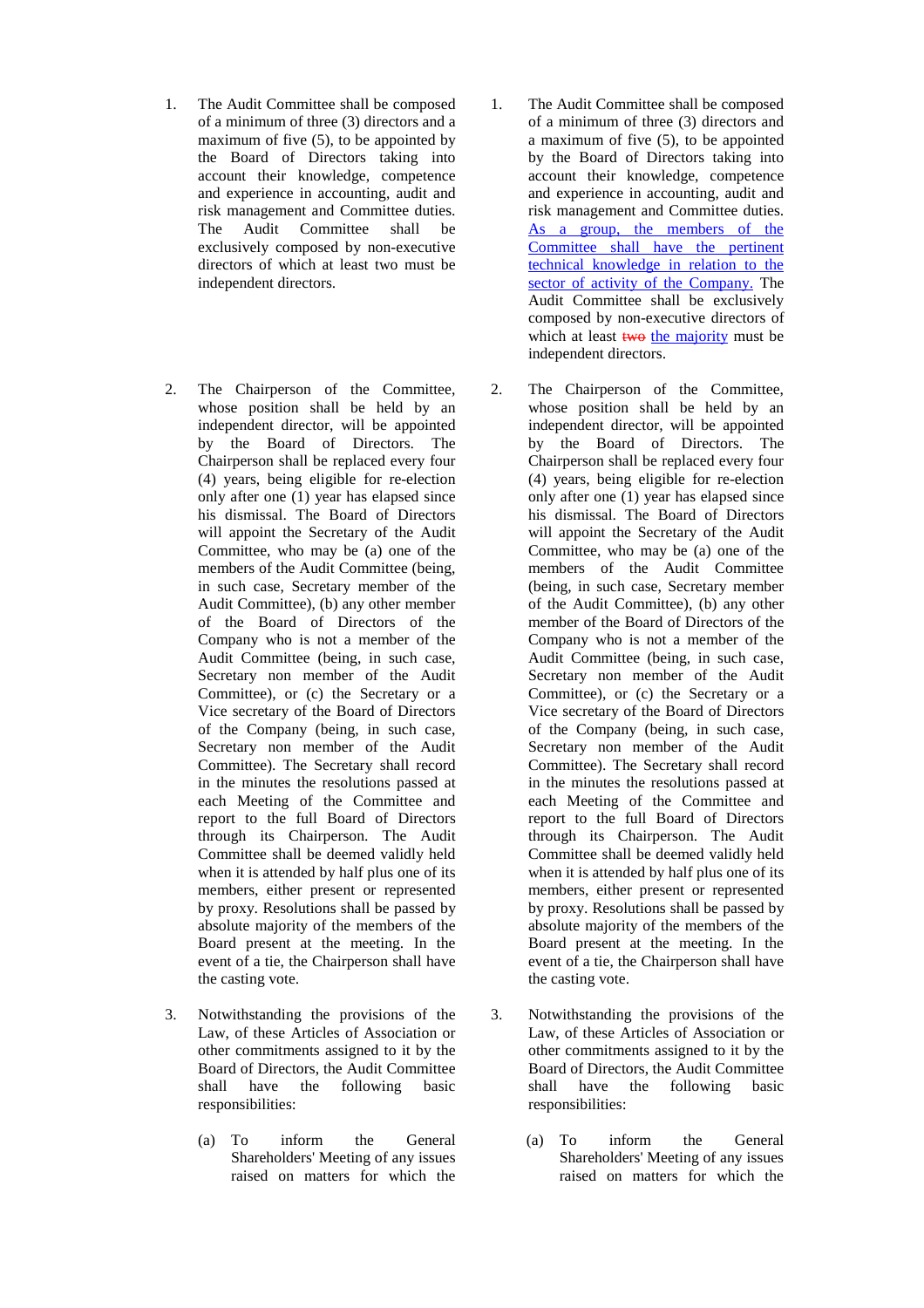Committee is responsible;

(b) To supervise the efficiency of the Company's internal control, internal audit and risk management systems, including those related to tax matters, as well as discussing, with the auditor, any major flaws in the control system identified during the audit process;

- (c) To monitor the preparation and presentation process of the perceptive financial information;
- (d) To submit to the Board of Directors any proposals regarding the selection, appointment, reelection and substitution of the external auditor, including the terms of his<br>contract and requests for contract and requests for information on the audit strategy and execution, in addition to performing his duties independently;
- (e) To establish the appropriate relationships with the external auditor to receive information about any issues that may put his independence at risk, and which the Audit Committee will examine, and any other issues regarding the development of the audit of accounts process, as well as any notifications required in the audit of accounts legislation and in the audit regulations. In any case, annually receive from the external auditors a statement of their independence in relation to the entity, or any entities

Committee is responsible and particularly with respect to the results of the audit of the annual accounts, explaining how it has contributed to the integrity of the financial information, and the role that the Committee has played in such process;

- (b) To supervise the efficiency of the Company's internal control, internal audit and risk management systems, including those related to tax matters, as well as discussing, with the auditor, any major flaws in the control system identified during<br>the audit process without the audit process jeopardizing its independence. To such effects, the Committee may, if applicable, submit recommendations or proposals to the Board of Directors and the corresponding period of time for their monitoring;
- (c) To monitor the preparation and presentation perceptive financial information and present recommendations or proposals to the Board of Directors directed to safeguarding its integrity;
- (d) To submit to the Board of Directors any proposals regarding the selection, appointment, reelection and substitution of the external auditor, being responsible for the selection process in conformity with the applicable regulations, including the terms of his contract and requests for information on the audit strategy and execution, in addition to performing his duties independently;
- (e) To establish the appropriate relationships with the external auditor to receive information about any issues that may put his entail a threat to his independence at risk, and which the Audit Committee will examine, and any other issues regarding the development of the audit of accounts process, and, when applicable, the authorization of the services different from those prohibited in the terms established in the applicable regulations as regards independence as well as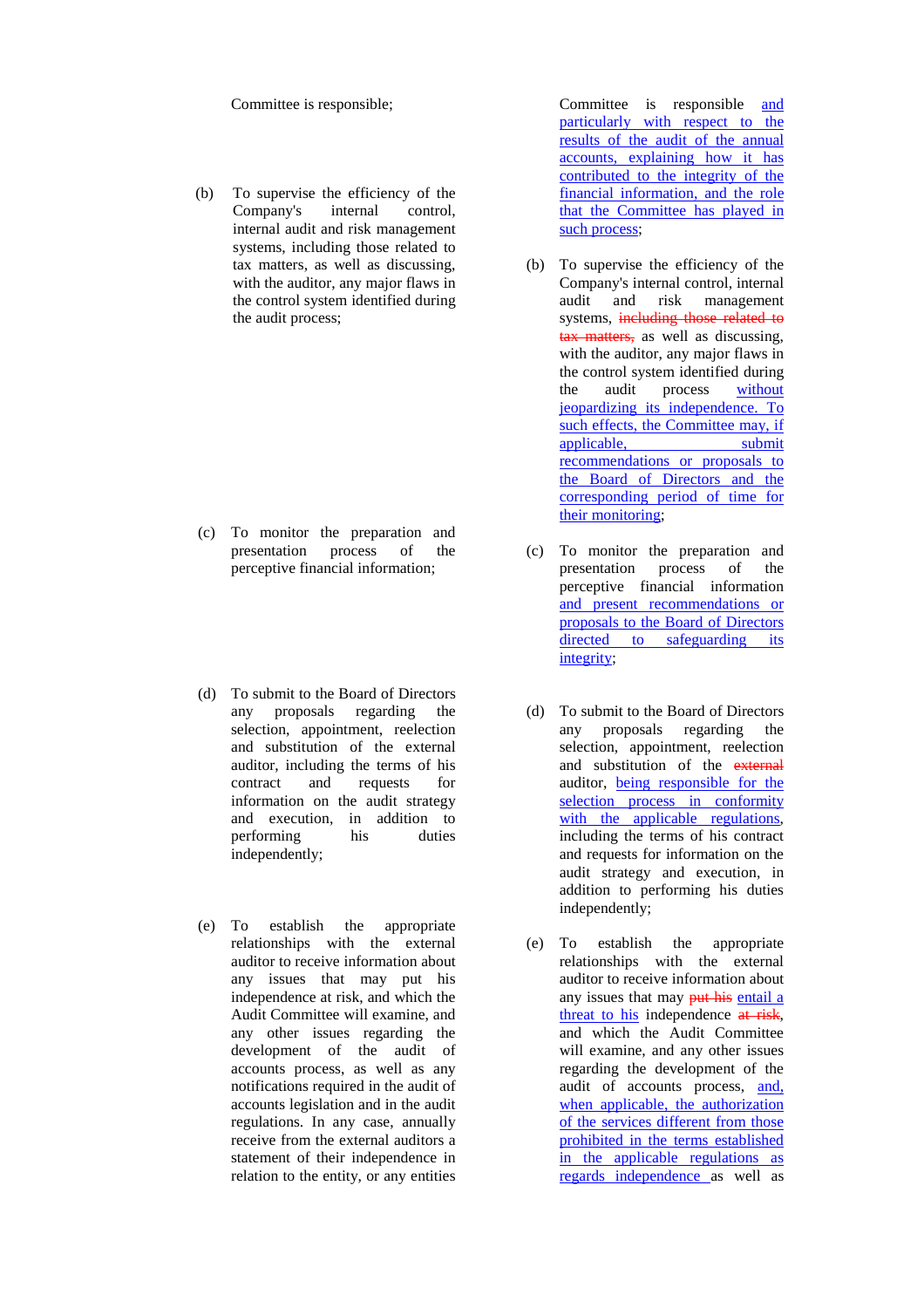directly or indirectly related to it, as well as any information on any kind of ancillary services provided and the corresponding fees paid by these entities to the external auditor or the persons or entities related to it in accordance with the account audit legislation;

- (f) Prior to issuing the audit of accounts report, annually issue a written opinion on the independence of the auditor. This opinion must include, at the very least, an assessment of the provided ancillary services mentioned above, which shall be individually and jointly assessed, different from the legal audit, and on the subject of the independence status or audit regulations; and
- (g) To inform the Board of Directors in advance about any issues set out in the Law, the Articles of Association and the Board's Regulations, and specifically about:
	- 1. any financial information that the company must make public from time to time;
	- 2. the creation or acquisition of shares in special purpose entities or in entities resident in countries or territories that are considered tax havens; and
	- 3. transactions with related parties.
- 4. The Audit Committee shall meet as regularly as required to ensure the correct development of its duties.
- 5. Any member of the executive board or the staff of Company whose presence is required by the Chairperson is obliged to attend the meetings of the Committee and to provide the assistance and

any notifications required in the audit of accounts legislation and in the audit regulations. In any case, annually receive from the external auditors a statement of their independence in relation to the entity, or any entities directly or indirectly related to it, as well as any detailed and individualized information on any kind of ancillary services provided and the corresponding fees paid by these entities to the external auditor or the persons or entities related to it in accordance with the regulations applicable to the audit of accounts activity account audit legislation:

- (f) Prior to issuing the audit of accounts report, annually issue a written opinion on whether the independence of the auditors or audit firms has been compromised. This opinion must include, at the very least, an reasoned assessment of each and every one of the<br>provided ancillary services ancillary mentioned above, which shall be individually and jointly assessed, different from the legal audit, and on the subject of the independence status or regulations applicable to the audit of accounts activity audit regulations; and
- (g) To inform the Board of Directors in advance about any issues set out in the Law, the Articles of Association and the Board's Regulations, and specifically about:
	- 1. any financial information that the company must make public from time to time;
	- 2. the creation or acquisition of shares in special purpose entities or in entities resident in countries or territories that are considered tax havens; and
	- 3. transactions with related parties.
- 4. The Audit Committee shall meet as regularly as required to ensure the correct development of its duties.
- 5. Any member of the executive board or the staff of Company whose presence is required by the Chairperson is obliged to attend the meetings of the Committee